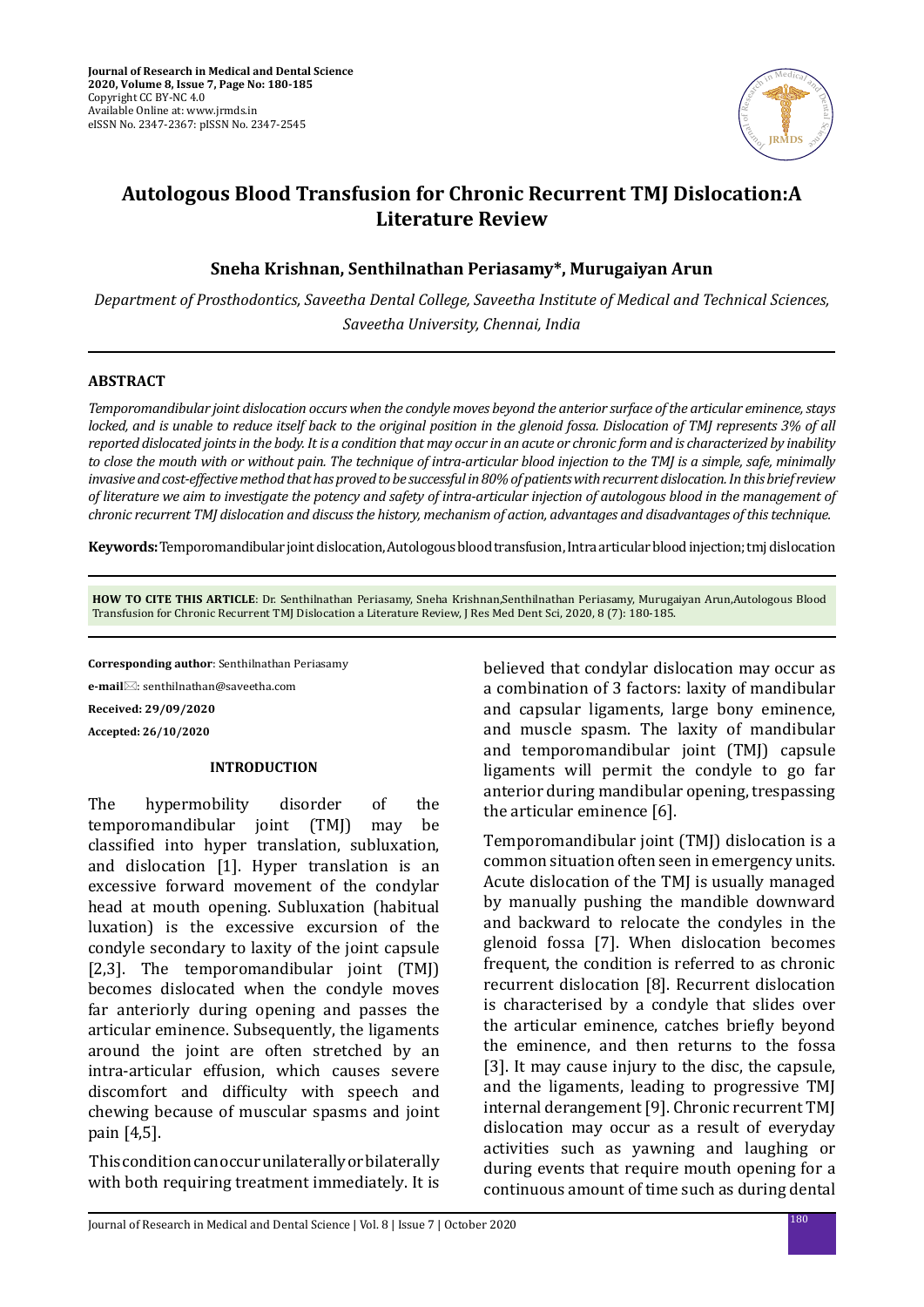treatment [10]. The highest incidence of this problem is reported among females [11].

Various reviews of the literature show that several surgical and nonsurgical (conservative)<br>techniques have been advocated for techniques treating patients with chronic recurrent temporomandibular joint dislocation. [6,7,10,12] The nonsurgical interventions include restriction of mandibular range of motion combined with muscle relaxants and a soft diet [13], application of local anesthetics [3], injection of botulinum toxin to various muscles of mastication [14– 16], and injection of sclerosing agents [17]. As conservative treatment methods are not always successful, multiple surgical interventions including eminectomy [18], capsular plication [19], temporalis tendon scarificationand lateral pterygoid myotomy [20], were developed. However, surgical risks as well as general anesthetic risks were associated with these surgical procedures [12]. Autologous blood injection to the TMJ as a treatment of chronic recurrent TMJ dislocation was first reported by Brachmann. It is a simple technique that can be performed on an outpatient basis[6]. In the past, some clinicians [21] have successfully treated cases of chronic recurrent TMJ dislocation with autologous blood injection into the TMJ; however, for reasons which were unclear this technique did not gain much popularity. The technique has recently been reintroduced by Machon et al. [12] and others [6,22]. With a rich case bank established over 3 decades we have been able to publish extensively in our domain [23–33]. Based on this inspiration, in this brief review of literature toinvestigatethe potency and safety of intra-articular injection of autologous blood in the management of chronic recurrent TMJ dislocation and discuss the history, mechanism of action, advantages and disadvantages of this technique.

#### **History of autologous blood transfusion in the treatment of chronic recurrent TMJ dislocation**

It was first used by Brachmann in 1964, who successfully treated 60 patients suffering from recurrent TMJ dislocation. In 1973, Schultz et al. [21] reported the injection of autologous blood for treatment of 16 patients suffering from recurrent dislocation of the TMJ. The patients were treated by injection of autologous blood to the affected TMJ two times a week for 3 weeks followed by intermaxillary fixation for 4 weeks. Out of these 16 patients, ten patients were asymptomatic after 1 year of follow-up, seven patients after 2 years of follow-up, and five patients after 5 years of follow-up. In 1981, Jacobi et al. [34] reported their experience with treatment of 19 patients. He injected autologous blood at only one time followed by intermaxillary fixation for 2 weeks. Out of 19 cases, 17 cases were asymptomatic with a decrease in maximal mouth opening when reviewed eighteen months postoperatively.

#### **Recent literature regarding use of autologous blood transfusion in the treatment of chronic recurrent tmj dislocation**

Inspite of documented successful reports regarding the use of autologous blood transfusion in the treatment of chronic recurrent dislocation, this treatment modality was not used for several years because of reasons which were unclear. In a study by Hasson et al [6] 3 patients (5 joints) who suffered from recurrent condyle dislocation were treated by this method. After injection of saline in the superior compartment, 5 cc of autologous blood which was drawn from the cubital fossa was injected. Following this an elastic bandage was applied and left for the first 24 hours. At follow-up all patients presented with normal mouth opening and dislocation of condyles did not reoccur. However, one patient who had bilateral eminectomy previously experienced an episode of unilateral subluxation.

 In Japan, Takahashi et al. [35] first reported the efficacy of autologous blood injection in a compromised patient who was unable to receive surgery in 2003. In 2007, Kato et al. [22] reported a case of recurrent TMJ dislocation in a 84 year old female patient who was treated with autologous blood transfusion. Following treatment, although one of her condylar processes was beneath the articular eminence, the dislocation had improved and the patient was able to close her mouth without any difficulty.

In a study performed in 2009 by Machon et al. [12], twenty-five patients diagnosed with chronic recurrent TMJ dislocation were treated by bilateral injections of autologous blood into the upper joint space and around the TMJ capsules bilaterally which resulted in a successful outcome of eighty percent and required no further treatment at their 1-year follow-up. Another study which was performed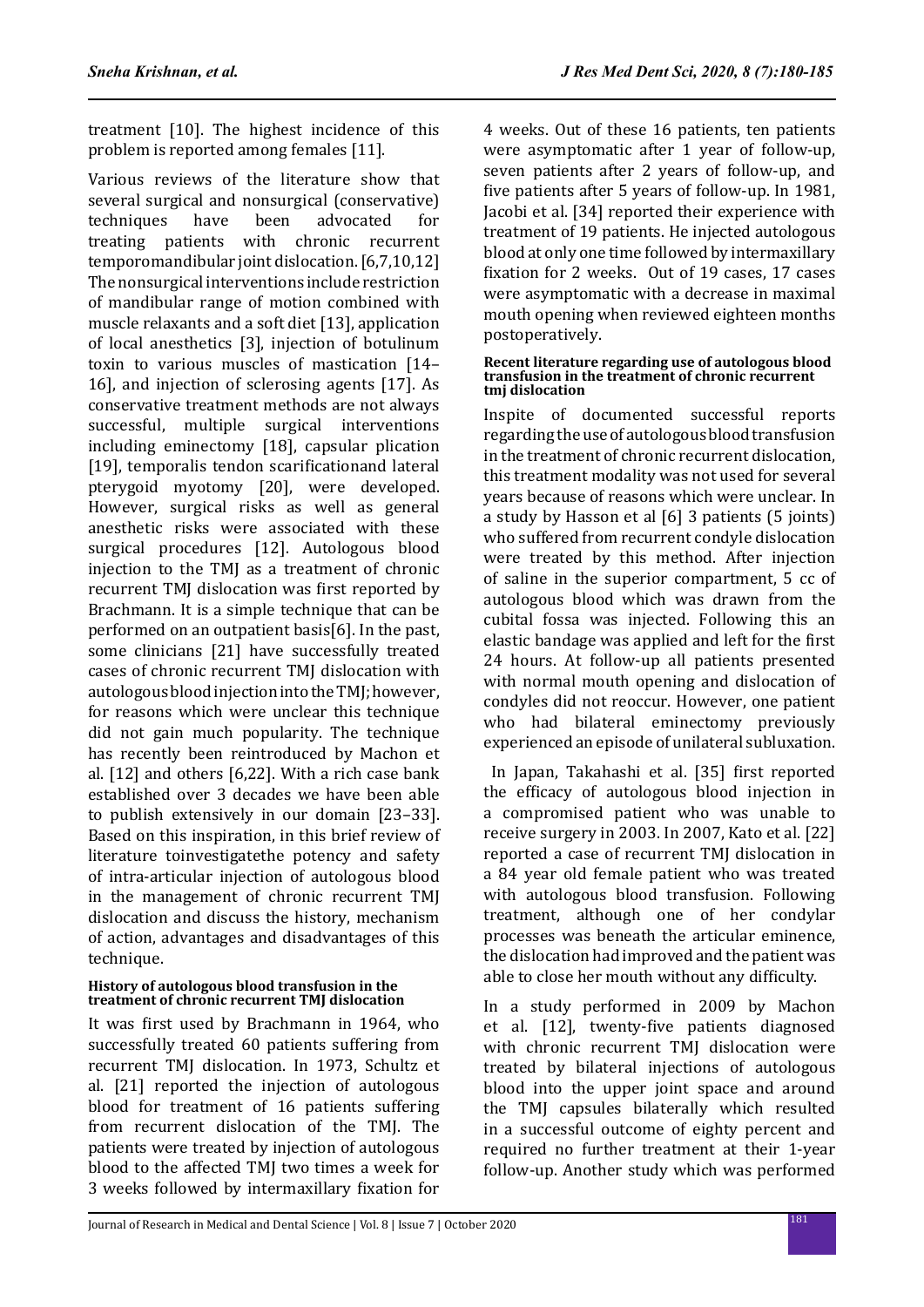in the same time period in 2009 by Pinto et al.[8] reported the technique of intra-articular injection of autologous blood, together with support from an elastic bandage (Caromed face lift bandage) of a type designed for use after a face lift, in a medically unfit 83-year-old woman who had presented repeatedly with recurrent bilateral dislocations of the temporomandibular joint (TMJ). Postoperatively, she had remained comfortable with no further dislocations for over 12 months. The elasticity of the bandage allowed sufficient mouth opening for the patient to eat, while reducing the likelihood of further dislocation.In 2010, Daif et al. [10] treated thirty patients having chronic recurrent TMJ dislocation. He randomly divided them into 2 equal groups (15 patients in each). Before the blood injection, the joint space was flushed with 4 ml of saline.Group A was treated only by autologous blood injection into the superior joint space (SJS), whereas group B received autologous blood injections to the SJS and the pericapsular tissues (PT). The results at the end of one year follow up period revealed that injection of autologous blood to the SJS and PT gave a higher success rate (80%) than its injection only into the SJS (60%).

In 2012, Candirli et al. [7] investigate the effect of the autologous blood injection (ABI) for chronic recurrent temporomandibular joint (TMJ) dislocation using magnetic resonance imaging (MRI). evaluated the pathophysiology of the ABI using magnetic resonance imaging (MRI). MRI images were taken preoperatively and 1 month postoperatively. One month after the month postoperatively. injection, TMJ dislocations were not observed in MRI evaluation of any patients. A significant structural change that was caused by ABI was also not observed.

In 2013, Hegab et al. [36] treated forty-eight patients with chronic recurrent dislocation of the TMJ who were randomly assigned to 1 of 3 equally sized groups. Patients in the first group were treated with injection of autologous blood (ABI) alone into the superior joint space and the pericapsular tissues. Those in the second group were treated with intermaxillary fixation (IMF) alone for 4 weeks, and those in the third group were treated with ABI and IMF for 4 weeks. The best clinical results were given by the group treated by a combination of ABI and IMF. He also felt that IMF as an adjunct to ABI could help in the formation of mature fibrous tissue because excessive mouth opening could disturb the integrity of the fibrosis which could result in recurrent chronic dislocation. The main limitations of this combined technique were that IMF would cause a certain level of discomfort for patients and could not be used in edentulous patients. In 2016, Yoshioka et al. [37] designed a study protocol to evaluate the efficacy, safety, and stability of TMJ autologous blood injection for the treatment of recurrent TMJ dislocation to standardize the procedure. The follow-up parameters included clinical examination, measuring the maximal incisal opening, assessment of possible complications such as pain, facial nerve paralysis, frequency of condylar dislocation, recurrence rates and evaluation of the TMJ region by panoramic TMJ projection.

## **Mechanism of action**

It has been suggested that the concept of autologous blood injection to the TMJ follows the pathophysiology of bleeding in the TMJ area, because trauma to the condylar region or TMJ surgery may lead to fibrous or bony ankylosis [12]. Therefore, blood injection into the TMJ cavity and pre capsular region may generate a bed for fibrous tissue and scar formation in the TMJ area, which may lead to formation of adhesion in the joint space [10,22].

Blood injections to the TMJ follow the pathophysiology of bleeding in joints elsewhere in the body such as the knee or the elbow [38]. Initially, the joint capsule and the periarticular tissues are distended by blood that is introduced and during the next few hours or days, an inflammatory reaction takes place [39]. Inflammatory mediators released by platelets and the dead and injured cells cause adjacent blood vessels to dilate and leak plasma, which results in swelling of the adjacent tissues. This reduces their compliance, and the joint becomes physically more difficult to move. Following this, a combination of an organized blood clot and loose fibrous tissue is formed, which maintains the joint stiffness. In the end, this tissue matures and causes a permanent limitation of movement of the joint [38]. Localized contraction [39] is caused due to exposure of cartilage to blood that results in disturbance of cartilage matrix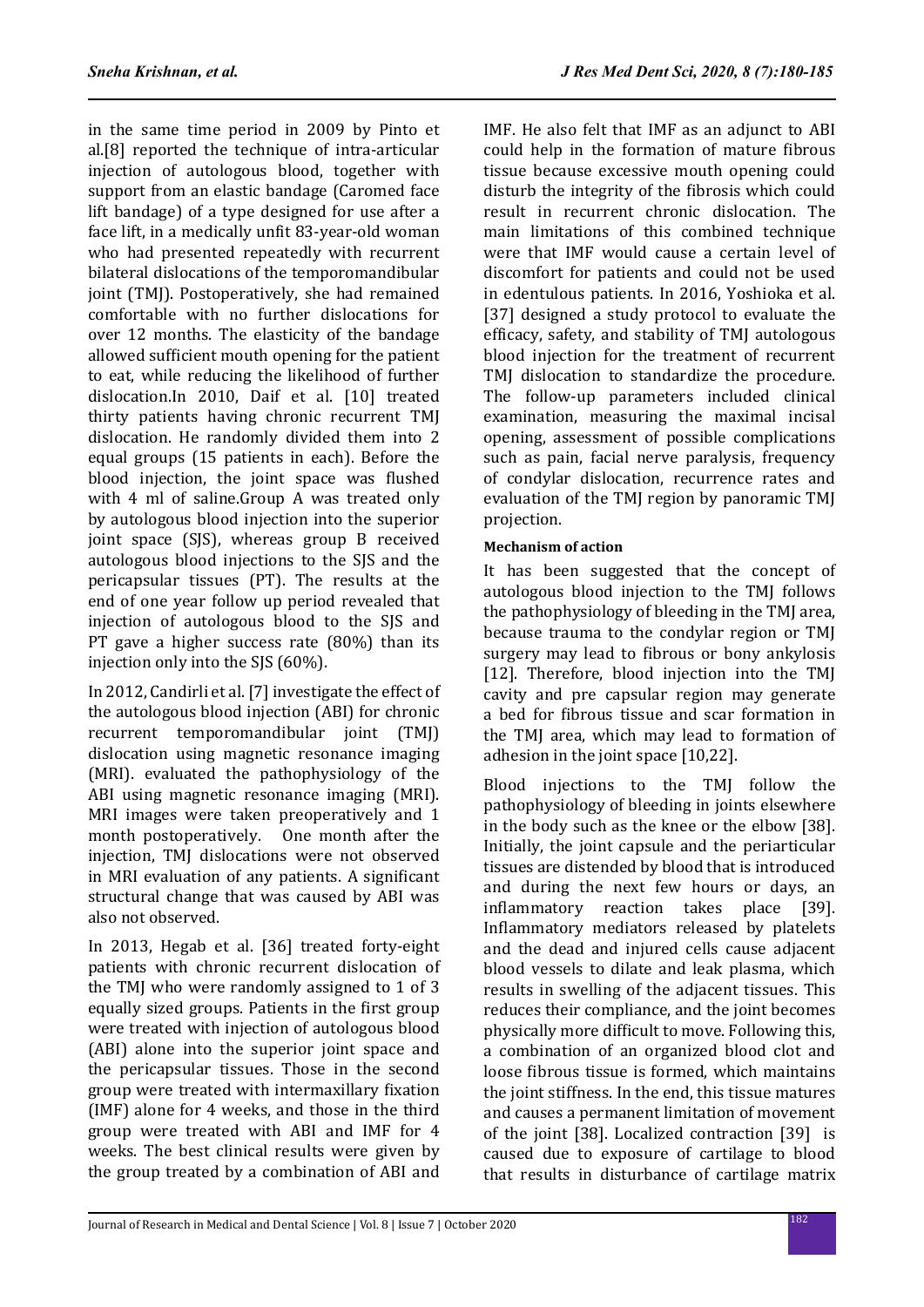turnover [40] and in a decrease of chondrocyte metabolism.

Although after a trauma to the TMJ, range of motion exercises are done to avoid the<br>concentration of inflammatory mediators concentration of inflammatory present in the joint, in the case of this deliberate hemarthrosis, the intent is the exact opposite [12]. The injected blood would create an inflammatory reaction in the artificially created wound, which induces fibrosis, formation of adhesions, and scarring in the joint and in the surrounding soft tissue[41,42] with limitation in movement of the mandible and tightening of capsular ligaments. This avoids early stretching of the newly formed fibrous tissue and ceases dislocation of condyles [42]. Some authors however, believe that even a brief exposure of cartilage to intra-articular blood may lead to permanent joint destruction, [40] such as degenerative joint damage [43], chondrocyte apoptosis, [40] and cartilage degeneration, which may ultimately lead to joint destruction [43]. However, this amount of blood is similar to the amount present after an open TMJ procedure, and thus any subsequent joint damage is comparable.

#### **Advantages of autologous blood transfusion in the treatment of chronic recurrent TMJ dislocation**

This technique can be performed in an outpatient clinic under local anesthesia and does not require hospitalization [10]. It is a safe,<br>successful technique, minimally invasive technique. and cost-effective technique. An operator who has experience in manipulation of the temporomandibular joint can easily perform this technique [22]. It does not cause any foreign body reactions. Repeated treatment can be performed with no complications [21]. With this technique there is no need for surgical incisions and tissue dissection. Thus, there is a decrease in postoperative complications such as facial nerve injuries, pain, and infection [6].

### **Disadvantages of autologous blood transfusion in the treatment of chronic recurrent TMJ dislocation**

The needle used for blood injection is advanced blindly that can go in an improper place and<br>damage surrounding tissues.Serial blood damage surrounding tissues.Serial blood injection may also be needed[1].Since its mechanism of action is still unclear and blood injection into the articular cavity could result in degeneration of the articular cartilage and formation of fibrous or bony ankylosis, this procedure should not be routinely used in younger individuals with a longer lifespan, patients with rheumatoid arthritis, patients with articular degeneration [22].A period of restricted motion or IMF following the procedure may be needed [1].

## **CONCLUSION**

The technique of autologous blood transfusion has proved to be successful in management of chronic recurrent TMJ dislocation. On reviewing literature related to the clinical use, success and efficacy of this technique, most state that it is a simple, safe, minimally invasive and cost-effective method. Therefore, an oral and maxillofacial surgeon should consider attempting this approach prior to performing an invasive surgical procedure in patients presenting with recurrent chronic TMJ dislocation. However, there is still some disparity regarding its mechanism of action which is still unclear and blood injection into the articular cavity could result in degeneration of the articular cartilage.

## **ACKNOWLEDGEMENT**

The authors would like to acknowledge the help and support rendered by the Department of Oral and Maxillofacial Surgery and Information Technology of Saveetha Dental College and Hospitals for their constant assistance with the research.

## **CONFLICT OF INTEREST**

The authors declare no conflicts of interest.

## **REFERENCES**

- 1. Varedi P, Bohluli B. Erratum to: Autologous blood injection for treatment of chronic recurrent TMJ dislocation: Is it successful? Is it safe enough? A systematic review. Oral Maxillofac Surg 2015; 19:329– 331.
- 2. Adekeye EO, Shamia RI, Cove P, et al. Inverted L-shaped ramus osteotomy for prolonged bilateral dislocation of the temporomandibular joint. Oral Surg Oral Med Oral Pathol 1976; 41:568–577.
- 3. Undt G, Kermer C, Piehslinger E, et al. Treatment of recurrent mandibular dislocation, Part I: Leclerc blocking procedure. Int J Oral Maxillofac Surg 1997; 26:92–97.
- 4. Perez D. Contemporary management of temporomandibular joint disorders, an issue of oral and maxillofacial surgery clinics of North America, E-Book.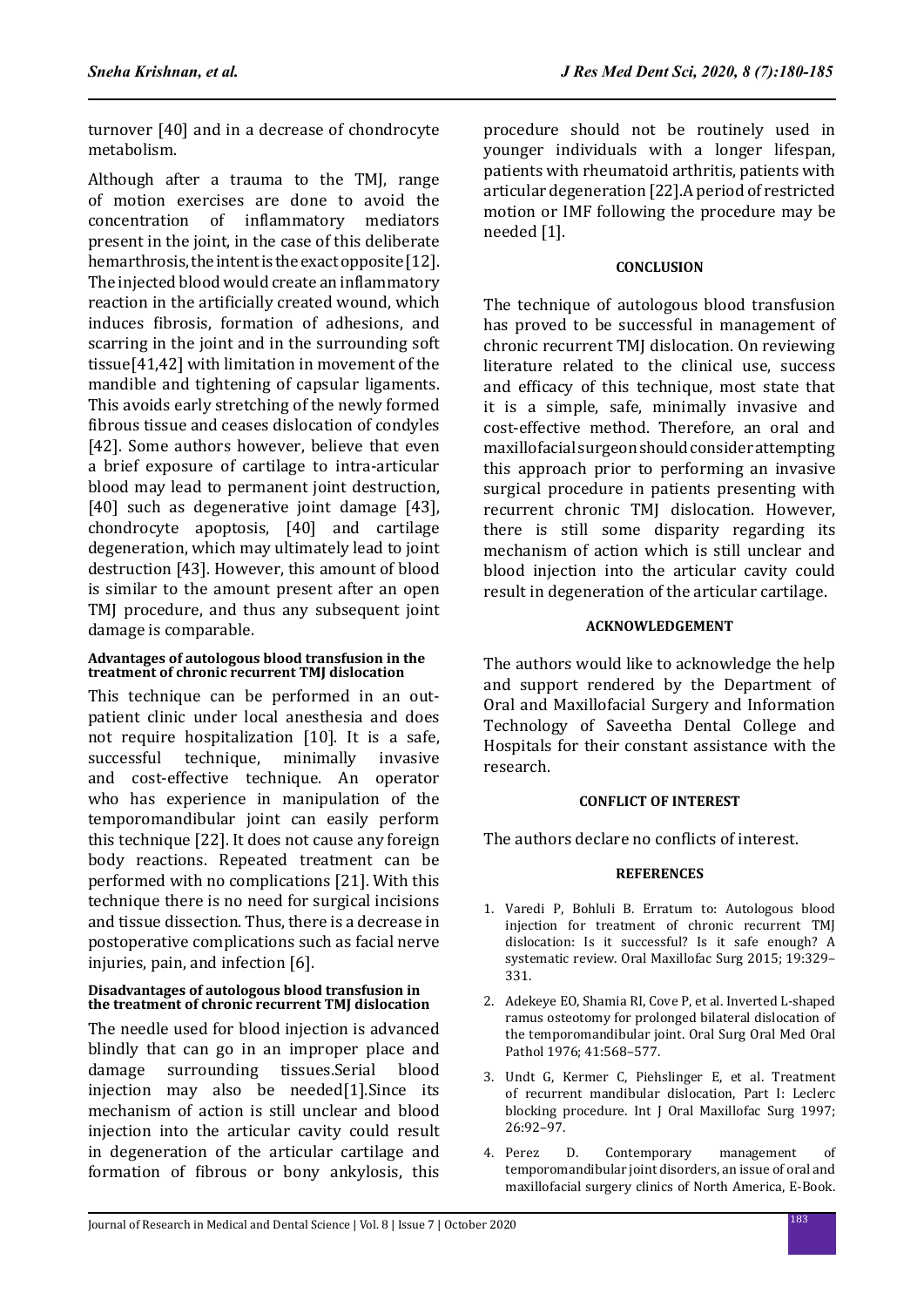Elsevier Health Sciences 2014.

- 5. Chin RS, Gropp H, Beirne OR. Long-standing mandibular dislocation: Report of a case. J Oral Maxillofac Surg 1988; 46:693–696.
- 6. Hasson O, Nahlieli O. Autologous blood injection for treatment of recurrent temporomandibular joint dislocation. Oral Surg Oral Med Oral Pathol Oral Radiol Endod 2001; 92:390–393.
- 7. Candirli C, Yüce S, Cavus UY, et al. Autologous blood injection to the temporomandibular joint: Magnetic resonance imaging findings. Imaging Sci Dent 2012; 42:13–18.
- 8. Pinto ASR, McVeigh KP, Bainton R, et al. The use of autologous blood and adjunctive "face lift" bandage in the management of recurrent TMJ dislocation. Br J Oral Maxillofac Surg 2009; 47:323–324.
- 9. Nitzan DW. Temporomandibular joint "open lock" versus condylar dislocation: Signs and symptoms, imaging, treatment, and pathogenesis. J Oral Maxillofac Surg 2002; 60:506–511.
- 10. Daif ET. Autologous blood injection as a new treatment modality for chronic recurrent temporomandibular joint dislocation. Oral Surg Oral Med Oral Pathol Oral Radiol Endod 2010; 109:31–36.
- 11. Fu K-Y, Chen HM, Sun ZP, et al. Long-term efficacy of botulinum toxin type A for the treatment of habitual dislocation of the temporomandibular joint. British J Oral Maxillofac Surg 2010; 48:281–284.
- 12. Machon V, Abramowicz S, Paska J, et al. Autologous blood injection for the treatment of chronic recurrent temporomandibular joint dislocation. J Oral Maxillofac Surg 2009; 67:114–119.
- 13. Razook SJ, Gotcher JE, Bays RA, et al. Temporomandibular joint noises in infants review of the literature and report of cases. Oral Surg Oral Med Oral Pathol 1989; 67:658–664.
- 14. Ziegler CM, Haag C, Mühling J, et al. Treatment of recurrent temporomandibular joint dislocation with intramuscular botulinum toxin injection. ClinOral Investigations 2003; 7:52–55.
- 15. Martínez-Pérez D, Ruiz-Espiga PG. Recurrent temporomandibular joint dislocation treated with botulinum toxin: Report of 3 cases. J Oral Maxillofac Surg 2004; 62:244–246.
- 16. Aquilina P, Vickers R, McKellar G, et al. Reduction of a chronic bilateral temporomandibular joint dislocation with intermaxillary fixation and botulinum toxin A. BrJ Oral Maxillofac Surg 2004;42:272–273.
- 17. McKelvey LE. Sclerosing solution in the treatment of chronic subluxation of the temporomandibular joint. J Oral Surg 1950; 8:225–236.
- 18. Myrhaug H. A new method of operation for habitual dislocation of the mandible; Review of former methods of treatment. Acta Odontol Scand 1951; 9:247–260.
- 19. Ian MacFarlane W. Recurrent dislocation of the mandible: Treatment of seven cases by a simple surgical

method. Br J Oral Surg 1977; 14:227–229.

- 20. Sindet-Pedersen S. Intraoral myotomy of the lateral pterygoid muscle for treatment of recurrent dislocation of the mandibular condyle. J Oral Maxillofac Surg 1988; 46:445–449.
- 21. Schulz S. Evaluation of periarticular autotransfusion for therapy of recurrent dislocations of the temporomandibular joint]. Dtsch Stomatol 1973; 23:94–98.
- 22. Kato T, Shimoyama T, Nasu D, et al. Autologous blood injection into the articular cavity for the treatment of recurrent temporomandibular joint dislocation: A case report. J Oral Sci 2007; 49:237–239.
- 23. Senthil Kumar MS, Ramani P, Rajendran V, et al. Inflammatory pseudotumour of the maxillary sinus: clinicopathological report. Oral Surg 2019; 12:255–259.
- 24. Wahab PUA, Madhulaxmi M, Senthilnathan P, et al. Scalpel versus diathermy in wound healing after mucosal incisions: A split-mouth study. J Oral Maxillofac Surg 2018; 76:1160–1164.
- 25. Marimuthu T, Devadoss P, Kumar SM,et al. Prevalence and measurement of anterior loop of the mandibular canal using CBCT: A cross sectional study. Clin Implant Dent Relat Res 2018; 20:531–534.
- 26. Eapen BV, Baig MF, Avinash S, et al. An Assessment of the incidence of prolonged postoperative bleeding after dental extraction among patients on uninterrupted low dose aspirin therapy and to evaluate the need to stop such medication prior to dental extractions. J Maxillofac Oral Surg 2017; 16:48–52.
- 27. Marimuthu M, Andiappan M, Wahab A, et al. Canonical wnt pathway gene expression and their clinical correlation in oral squamous cell carcinoma. Indian J Dent Res 2018; 29:291–297.
- 28. Jain M, Nazar N. Comparative evaluation of the efficacy of intraligamentary and supraperiosteal injections in the extraction of maxillary teeth: A randomized controlled clinical trial. J Contemp Dent Pract 2018; 19:1117–1121.
- 29. Abhinav RP, Selvarasu K, Maheswari GU, et al. The patterns and etiology of maxillofacial trauma in South India. Ann Maxillofac Surg 2019; 9:114–117.
- 30. Sweta VR, Abhinav RP, Ramesh A, et al. Role of virtual reality in pain perception of patients following the administration of local anesthesia. Ann Maxillofac Surg 2019; 9:110–113.
- 31. Abdul Wahab PU, Senthil Nathan P, Madhulaxmi M, et al. Risk factors for post-operative infection following single piece osteotomy. J Maxillofac Oral Surg 2017; 16:328–332.
- 32. Ramadorai A, Ravi P, Narayanan V, et al. Rhinocerebral mucormycosis: A prospective analysis of an effective treatment protocol. Ann Maxillofac Surg 2019; 9:192– 196.
- 33. Patil SB, Durairaj D, Suresh Kumar G, et al. Comparison of extended nasolabial flap versus buccal fat pad graft